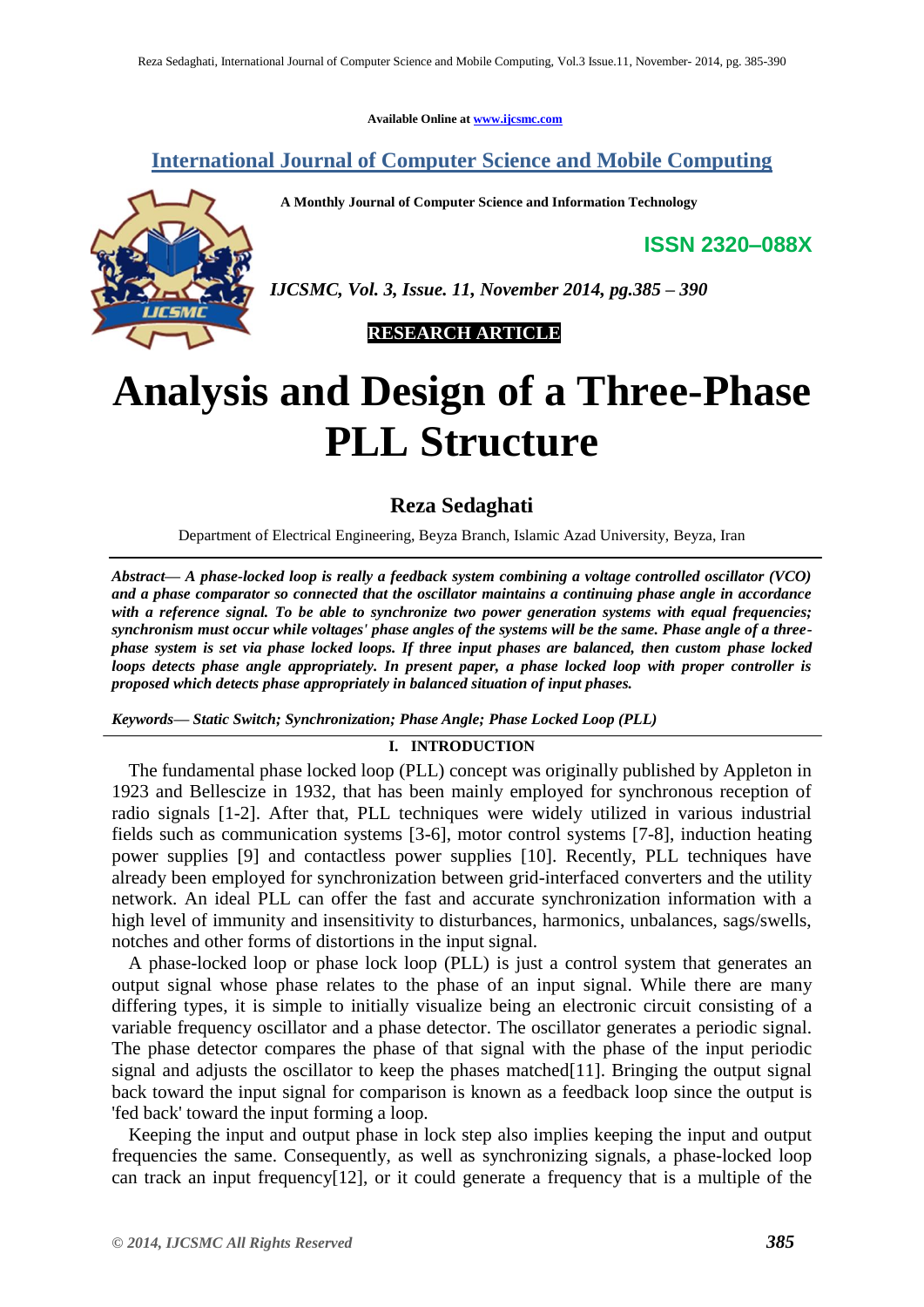input frequency. These properties are employed for computer clock synchronization, [demodulation,](http://en.wikipedia.org/wiki/Demodulation) and [frequency synthesis.](http://en.wikipedia.org/wiki/Frequency_synthesis)

In present paper, a solution by utilizing proper controller is proposed as well, which improves performance of PLL. This PLL has a simple design and implementation.

### **II. PRINCIPLE OF PLL SYSTEM OPERATION**

Phase-locked loops (PLLs) have been around for many years [8, 9]. Gardner's short history links the initial widespread utilization of PLLs to the horizontal and vertical sweeps utilized in television, where a continuous clocking signal had to be synchronized with a periodic synch pulse [3]. In many respects, the field is mature, with widespread application to almost every kind of communication and storage device and a large number of books on the subject [3, 12]. By exactly the same token, PLLs and their relatives are included in so many bleeding edge applications that their designs are anything but stagnant.

An incomplete list of specific tasks accomplished by PLLs include carrier recovery, clock recovery, tracking filters, frequency and phase demodulation, phase modulation, frequency synthesis, and clock synchronization. PLLs find themselves into a huge set of applications, from radio and television, to virtually every type of communications (wireless, telecom, datacom), to virtually all types of storage device, to noise cancellers, and the like. With the widespread use by the public of such devices, one can claim that PLLs are the most ubiquitous form feedback system built by engineers.

The most basic block diagram of a PLL is shown in Figure 1. This diagram shows the components that every PLL must have, namely:

*•* A phase detector (PD). This is a nonlinear device whose output contains the phase difference between the two oscillating input signals[11].

*•* A voltage controlled oscillator (VCO). This is another nonlinear device which produces an oscillation whose frequency is controlled by a lower frequency input voltage.

*•* A loop filter (LF). While this can be omitted, resulting in what is known as a first order PLL, it is always conceptually there since PLLs depend on some sort of low pass filtering in order to function properly.

*•* A feedback interconnection. Namely the phase detector takes as its input the reference signal and the output of the VCO [9]. The output of the phase detector, the phase error, is used as the control voltage for the VCO. The phase error may or may not be filtered.



Fig. 1 A general PLL block diagram.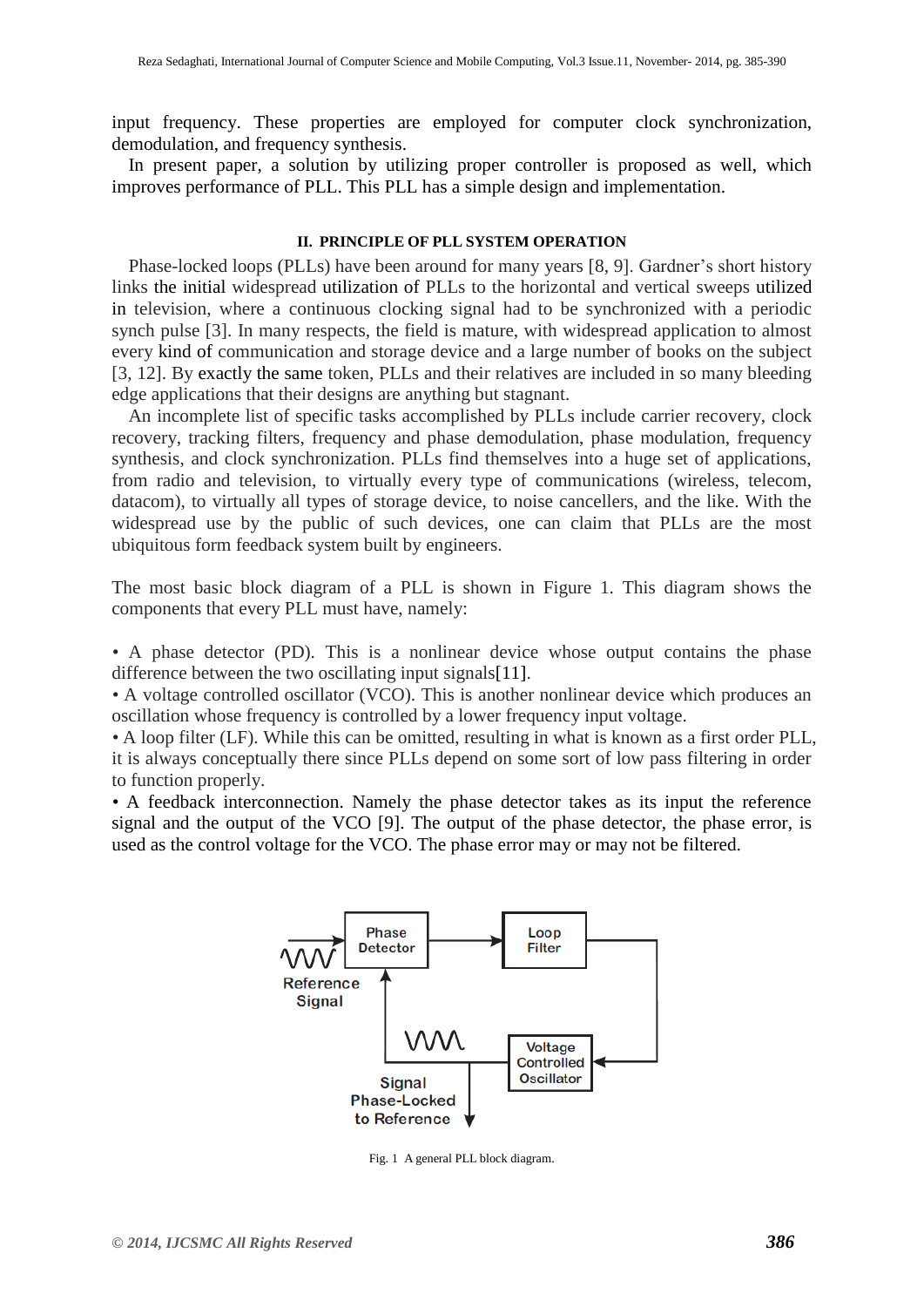PLLs have several unique characteristics when viewed from a control systems perspective. First of all, their correct operation depends on the fact that they are nonlinear. The loop does not exist without the presence of two nonlinear devices, namely the phase-detector and VCO. These devices translate the problem from signal response to phase response and back again. Accompanying this is a time scale shift, as PLLs typically operate on signals whose center frequency is much higher than the loop bandwidth. Secondly, PLLs are almost always low order. Not counting various high frequency filters and parasitic poles, most PLLs in the literature are first or second order [9]. There are a few applications where third or fourth order loops are used, but these are considered fairly risky and sophisticated devices. Finally, with the exception of PLL controlled motors, the PLL designer is responsible for designing/specifying all the components of the feedback loop. Thus, complete feedback loop design replaces control law design, and the designer's job is governed only by the required characteristics of the input reference signal, the required output signal, and technology limitations of the circuits themselves. In the case of PLL control of motors, the motor and optical coupler takes the place of the VCO, leaving all other parts of the PLL to the designer's discretion.

#### **III.THE STRUCTURE OF SYNCHRONOUS FRAME PLL(SF-PLL)**

Synchronous Frame PLL (SF-PLL) is widely used in three-phase systems. The block diagram of SF-PLL is illustrated in Fig.2, where the instantaneous phase angle  $\theta$  is detected by synchronizing the PLL rotating reference frame to the utility voltage vector. The PI controller sets the direct or quadrature axis reference voltage  $v_d$  or  $v_g$  to zero, which results in the reference being locked to the utility voltage vector phase angle. In addition, the voltage frequency  $f$  and amplitude  $V_m$  can be obtained as the byproducts. Under ideal utility conditions without any harmonic distortions or unbalance, SF-PLL with a high bandwidth can yield a fast and precise detection of the phase and amplitude of the utility voltage vector. In case the utility voltage is distorted with high-order harmonics, the SF-PLL can still operate if its bandwidth is reduced at the cost of the PLL response speed reduction in order to reject and cancel out the effect of these harmonics on the output. However, the PLL bandwidth reduction is not an acceptable solution in the presence of the unbalanced utility voltage [11- 12].

Note that, the amplitude, phase and frequency values provided by SRF-PLL are not individual-phase but average information, and SRF-PLL may not be applied to single phase systems in a straightforward manner. However, it provides a useful structure for single-phase PLLs as long as the 90-degree-shifted orthogonal component of the single phase input signal is created [9].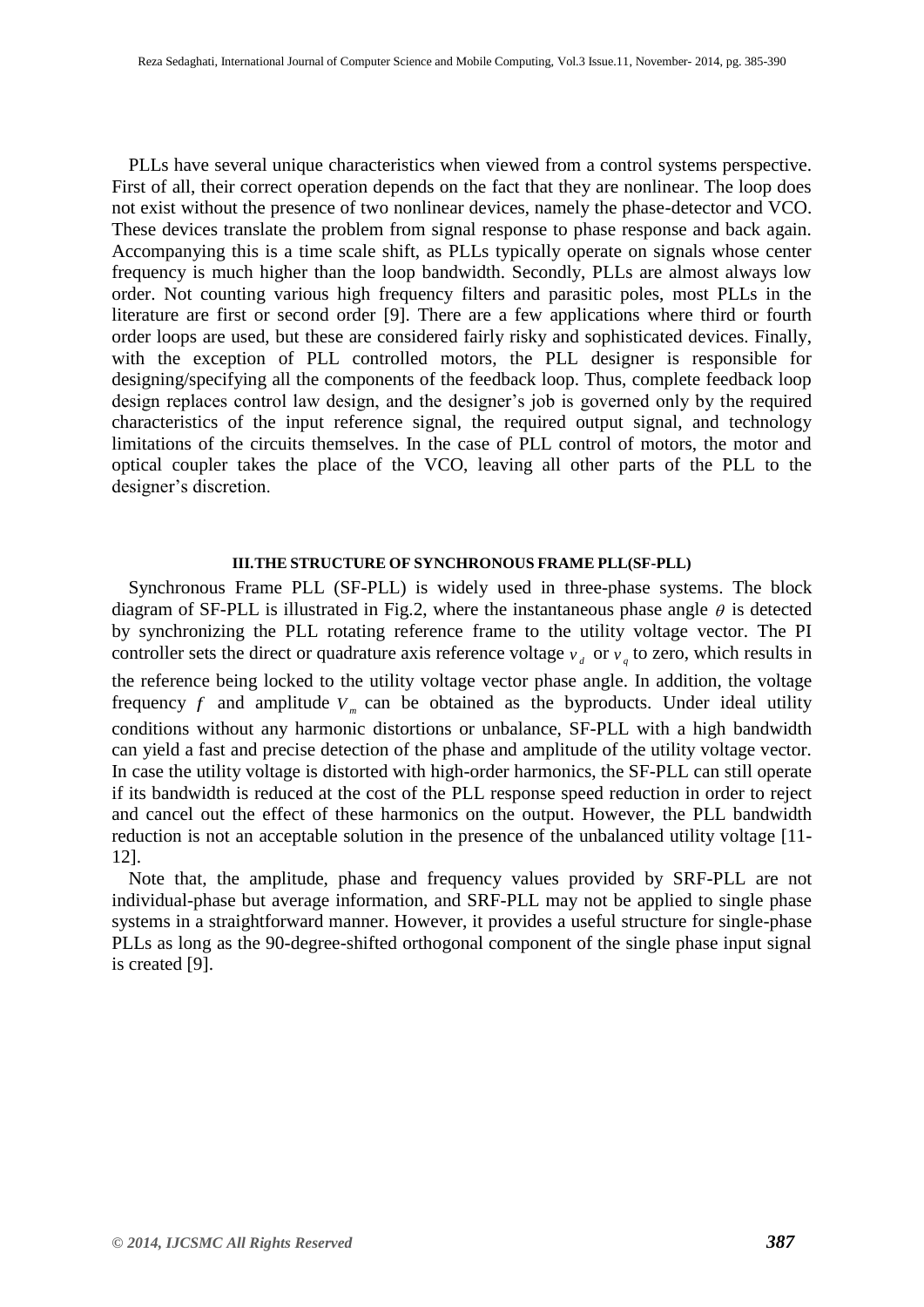

Fig. 2 Block diagram of SF-PLL.

First using relation (1), input three-phase set of PLL transfers to synchronous reference frame or qd0:

$$
\mathbf{x}_{\rm qd0} = \mathbf{T}_{\rm \theta} * \mathbf{x}_{\rm abc} \tag{1}
$$

Where  $T_{\theta}$  is defined as follow:

$$
T_{\theta} = \frac{2}{3} \begin{bmatrix} \cos \theta & \cos(\theta - \frac{2\pi}{3}) & \cos(\theta + \frac{2\pi}{3}) \\ \sin \theta & \sin(\theta - \frac{2\pi}{3}) & \sin(\theta + \frac{2\pi}{3}) \\ \frac{1}{2} & \frac{1}{2} & \frac{1}{2} \end{bmatrix}
$$
 (2)

Input and output vectors are also respectively defined as  $x_{abc} = [x_a \ x_b \ x_c]^T$  and  $x_{\alpha d0} = [x_{\alpha} \ x_d \ x_0]^T$ , where here voltage is system's input, hence in above relations, x is substituted by V. Vq component tends to zero by a PI controller. PI controller's output, estimates angular frequency ( $\omega$ ) of SFR-PLL.

$$
\theta(t) = \int \omega(t)dt + \theta(0) \tag{3}
$$

According to relation (3), by integration of angular frequency, synchronous reference frame's phase angle increase ( $\theta$ ) is obtained. When Vq component equals to zero, then  $\theta$  lies on angle of input voltage vector.

#### **IV.PLL WITH BALANCED INPUT**

Balanced three-phase voltage  $V_{abc}$  is shown in figure (3). The objective is to detect balanced three-phase voltage angle using PLL in secod part, so balanced three-phase is applied on PLL's input. Figure (4) is PLL's output which indicates PLL's input balanced three-phase phase angle. Figure (5) shows validity of three-phase phase angle detection by PLL. It is seen that detected phase angle follows  $V_a$ .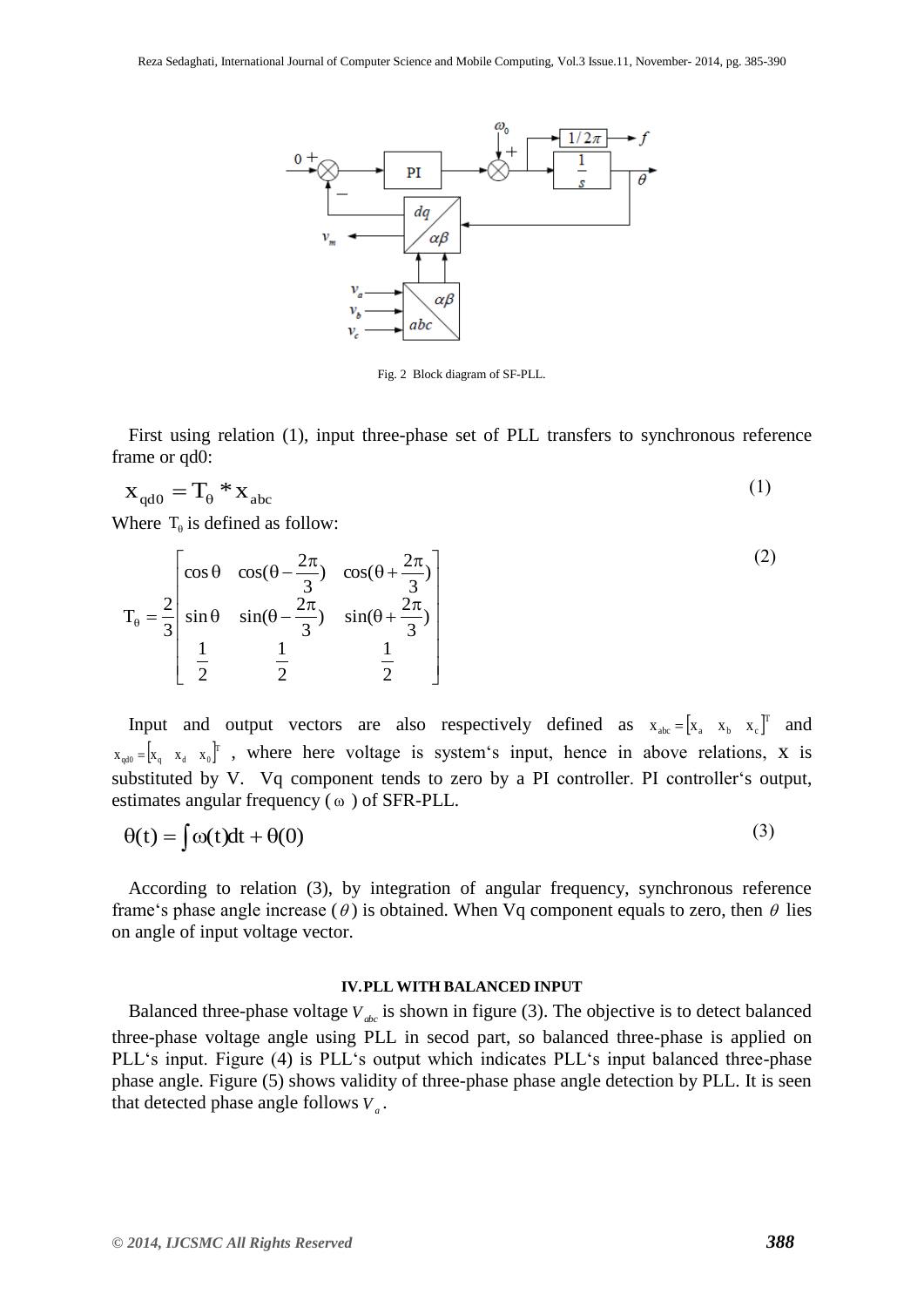



Fig 4. PLL's detected phase angle for balanced three-phase input.